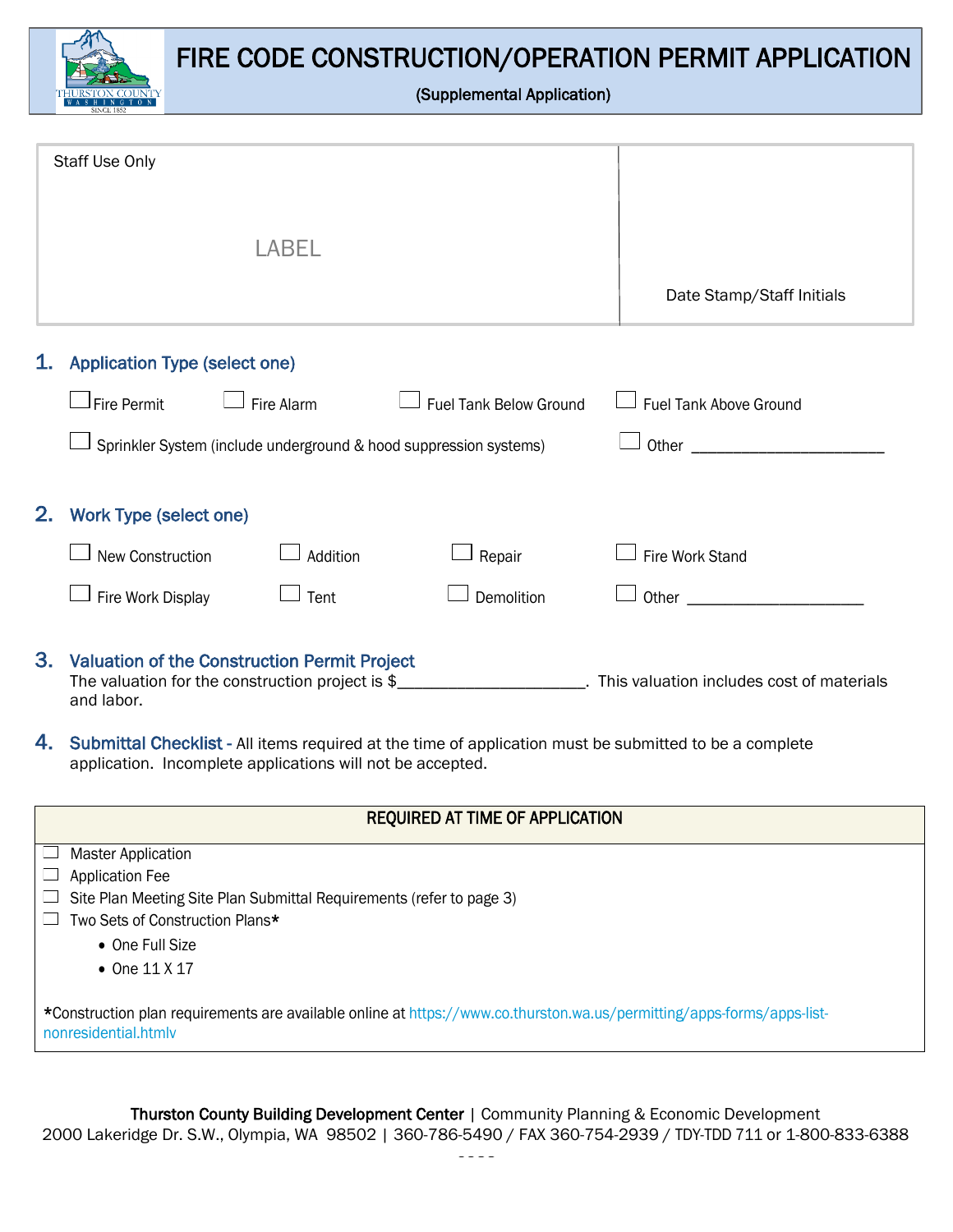# PAGE 2 FIRE CODE CONSTRUCTION/OPERATION PERMIT APPLICATION

#### 5. Operation/Construction Permit Information

| <b>Operation Permit 105.6</b>    |                                                                     |        |                                                                                                               |  |  |
|----------------------------------|---------------------------------------------------------------------|--------|---------------------------------------------------------------------------------------------------------------|--|--|
| $\Box$                           | <b>Aerosol Products</b>                                             | □      | <b>Hazardous Materials</b>                                                                                    |  |  |
| $\Box$                           | <b>Amusement Buildings</b>                                          | $\Box$ | <b>High Piled Storage</b>                                                                                     |  |  |
| $\Box$                           | <b>Aviation Facilities</b>                                          | $\Box$ | <b>Hot Works</b>                                                                                              |  |  |
| $\Box$                           | <b>Battery Systems</b>                                              | $\Box$ | LPG Dispensing (includes tank placement)                                                                      |  |  |
| $\Box$                           | Carbon Dioxide for Beverage DIspensing                              | $\Box$ | <b>LPG tank Placement Only</b>                                                                                |  |  |
| $\Box$                           | <b>Carnivals and Fairs</b>                                          | $\Box$ | <b>Motor Fuel Dispensing</b>                                                                                  |  |  |
| $\Box$                           | Compressed Gases, Flammable                                         | $\Box$ | Open flames and Torches                                                                                       |  |  |
| $\Box$                           | Cryogenic Fluids                                                    | $\Box$ | Places of Assembly                                                                                            |  |  |
| $\Box$                           | <b>Cutting and Welding Industrial Ovens</b>                         | $\Box$ | <b>Refrigeration Equipment</b>                                                                                |  |  |
| $\Box$                           | <b>Fireworks Display</b>                                            | $\Box$ | <b>Repair Garages</b>                                                                                         |  |  |
| $\Box$                           | Fire Hydrant for Private Water Systems                              | $\Box$ | <b>Spraying or Dipping</b>                                                                                    |  |  |
| $\Box$                           | <b>Fireworks Stand and Explosives</b>                               | $\Box$ | <b>Temporary Membrane and Tent Structures</b>                                                                 |  |  |
| $\Box$                           | Flammable or Combustible Liquid or<br><b>Tanks</b>                  | $\Box$ | Other and the contract of the contract of the contract of the contract of the contract of the contract of the |  |  |
| $\Box$                           | Other _                                                             |        |                                                                                                               |  |  |
| <b>Construction Permit 105.7</b> |                                                                     |        |                                                                                                               |  |  |
| $\Box$                           | Automatic Extinguishing Systems (that<br>are not sprinkler systems) | $\Box$ | <b>Hazardous Materials</b>                                                                                    |  |  |
| $\Box$                           | <b>Battery Systems</b>                                              | $\Box$ | <b>Industrial Ovens</b>                                                                                       |  |  |
| $\Box$                           | Compressed Gas.                                                     | $\Box$ | LP- gas System Installation                                                                                   |  |  |
| $\Box$                           | Cryogenic fluids                                                    | $\Box$ | Spraying and Dipping                                                                                          |  |  |
| $\Box$                           | Emergency Responder Radio Coverage                                  | $\Box$ | Standpipe systems                                                                                             |  |  |
| $\Box$                           | Fire Pumps                                                          | $\Box$ | <b>Tents</b>                                                                                                  |  |  |
| $\Box$                           | Fire Hydrant for Private Water Systems                              | $\Box$ |                                                                                                               |  |  |
| $\Box$                           | <b>Gates and Barriers</b>                                           | $\Box$ |                                                                                                               |  |  |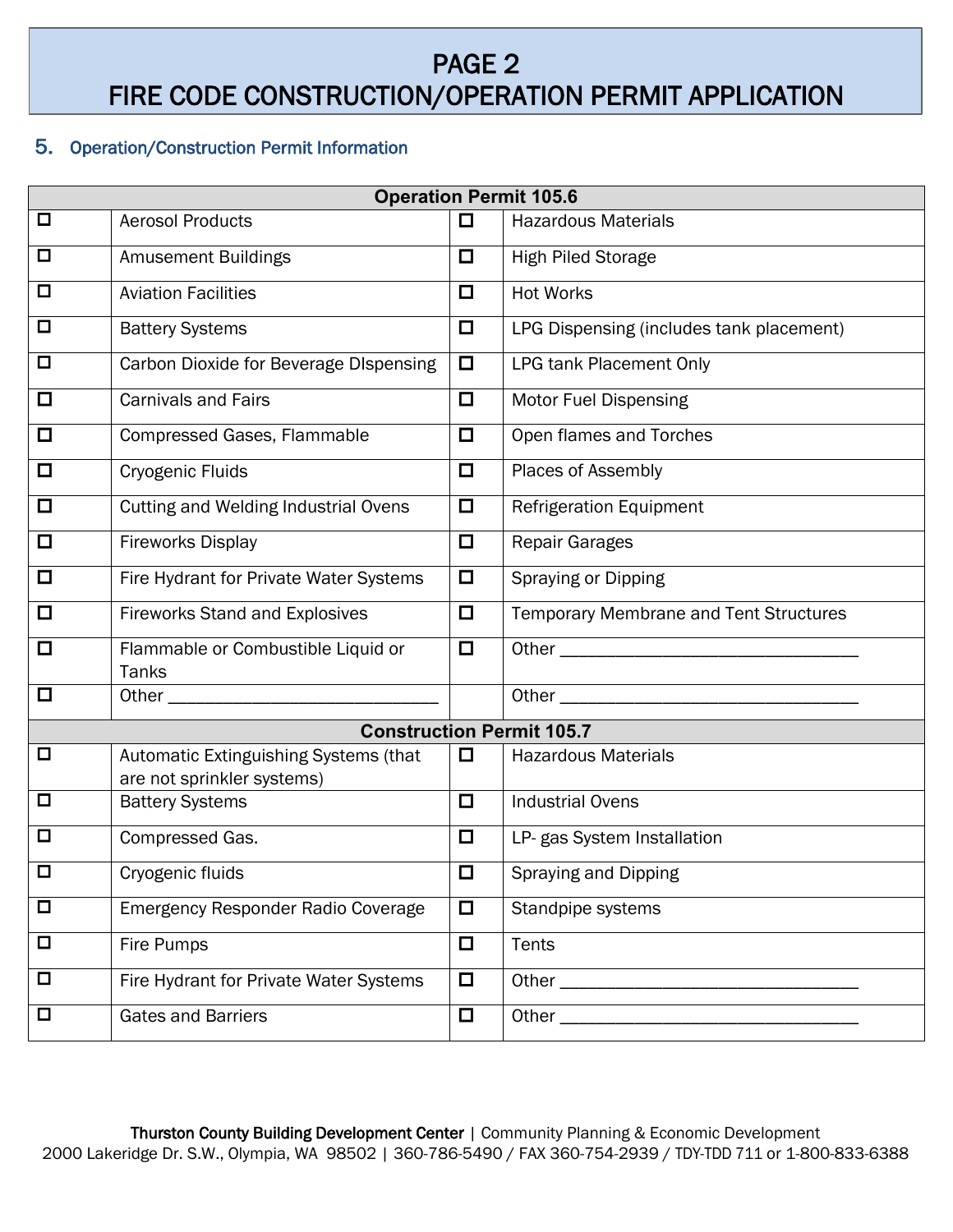## PAGE 3 FIRE CODE CONSTRUCTION/OPERATION PERMIT APPLICATION

#### 6. Site Plan Submittal Requirement Checklist – Incomplete site plans will not be accepted

- Site plan shall be legible and drawn to a standard engineer scale (example:  $1" = 30'$  or  $1" = 100'$ ) on  $11 X 17$  or smaller sheet.
- Site plan shall be prepared in black ink. Colored site plans or aerial photographs are not accepted.
- All applicable items noted below shall be addressed on the site plan.
- Use two site plans for large parcels that do not fit on an 11 X 17 sheet. One overall site plan showing the entire property and one detail of the area to be developed.

| <b>Applicant</b> |                                                                                                                                                                                                                                                                                             | <b>Staff</b> |
|------------------|---------------------------------------------------------------------------------------------------------------------------------------------------------------------------------------------------------------------------------------------------------------------------------------------|--------------|
| $\Box$           | All property boundaries and dimensions                                                                                                                                                                                                                                                      | $\Box$       |
| $\Box$           | North arrow, site address, tax parcel number and map scale used                                                                                                                                                                                                                             | $\Box$       |
| ◻                | Size of property                                                                                                                                                                                                                                                                            | $\Box$       |
| $\Box$           | Footprint of all existing and proposed structures (identify structure type and structure<br>the work operation/construction will occur in).<br>If decommissioning an oil tank, identify the location of the tank and note if the tank<br>is to be removed or abandoned.                     | ◘            |
| $\Box$           | For LPG, fireworks, tents, and operations that occur outside a structure, show the<br>setback distance from the operation to the nearest structures and from property<br>boundaries.                                                                                                        |              |
| $\Box$           | Show existing and proposed parking areas                                                                                                                                                                                                                                                    |              |
| $\Box$           | Identify gravel and vegetative surfaces                                                                                                                                                                                                                                                     |              |
| $\Box$           | Existing and proposed driveway locations and easements                                                                                                                                                                                                                                      | $\Box$       |
| $\Box$           | Location of all existing and proposed utilities such as septic tanks, drainfields,<br>drainfield reserve areas, sewer lines, water lines, wells, and springs.                                                                                                                               | $\Box$       |
| $\Box$           | All known or delineated critical areas and buffers (example: wetlands, streams,<br>steep slopes, flood plain, high groundwater)                                                                                                                                                             | $\Box$       |
| $\Box$           | Topographic information for entire property. Contour information may be provided<br>on a separate sheet. Information may be obtained from Thurston County Geodata<br>Mapping based on available County 2 foot contour maps. A note shall be made on<br>the site plan if the parcel is flat. | □            |
| □                | Areas to be cleared, graded, filled, excavated or otherwise disturbed                                                                                                                                                                                                                       | ◻            |